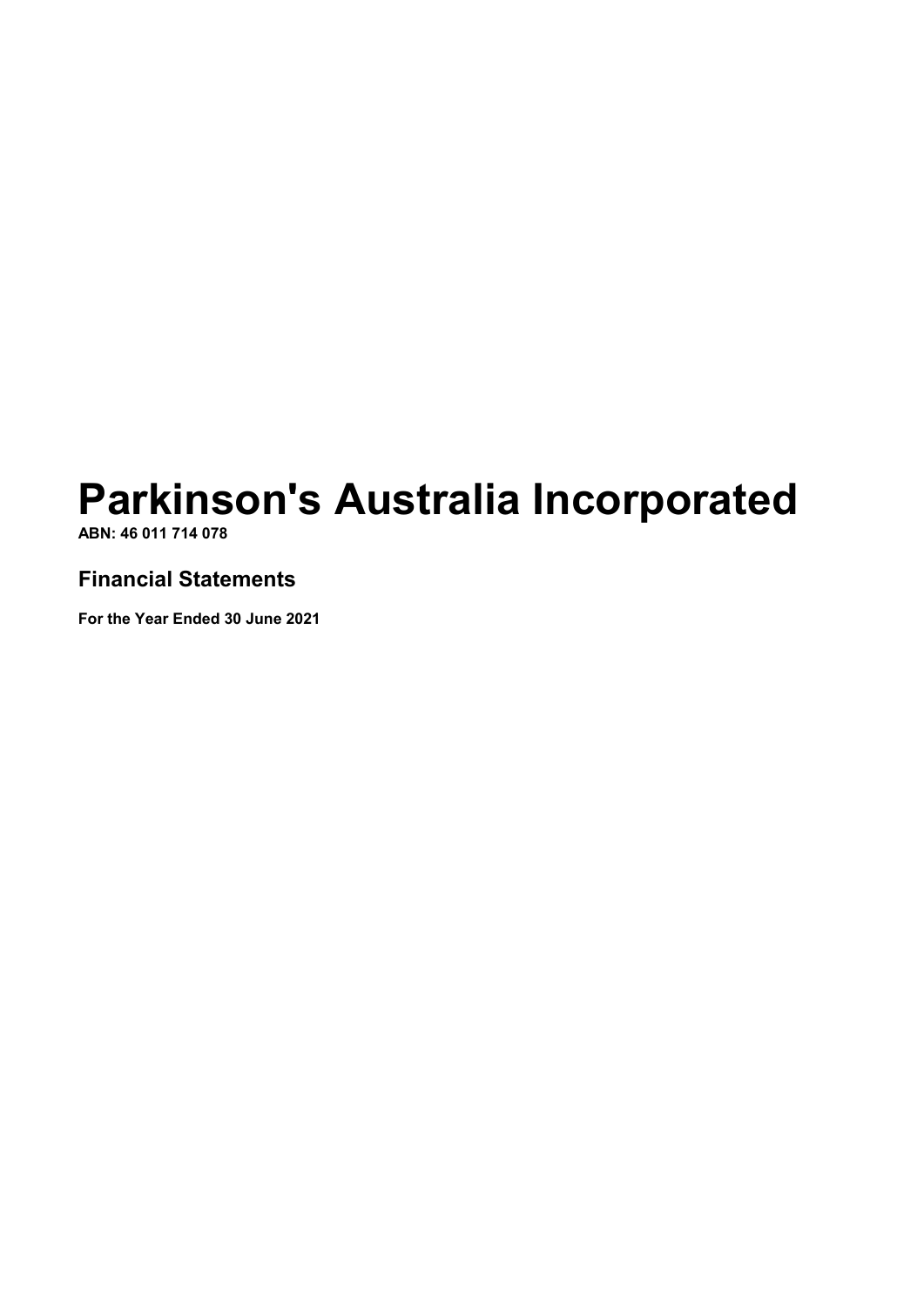**ABN: 46 011 714 078**

# **Contents**

### **For the Year Ended 30 June 2021**

|                                                            | Page |
|------------------------------------------------------------|------|
| <b>Financial Statements</b>                                |      |
| Report of the Board                                        |      |
| Auditor's Independence Declaration                         | 4    |
| Statement of Profit or Loss and Other Comprehensive Income | 5    |
| <b>Statement of Financial Position</b>                     | 6    |
| Statement of Changes in Equity                             |      |
| <b>Statement of Cash Flows</b>                             | 8    |
| Notes to the Financial Statements                          | 9    |
| Directors' Declaration                                     | 20   |
| Independent Audit Report                                   | 21   |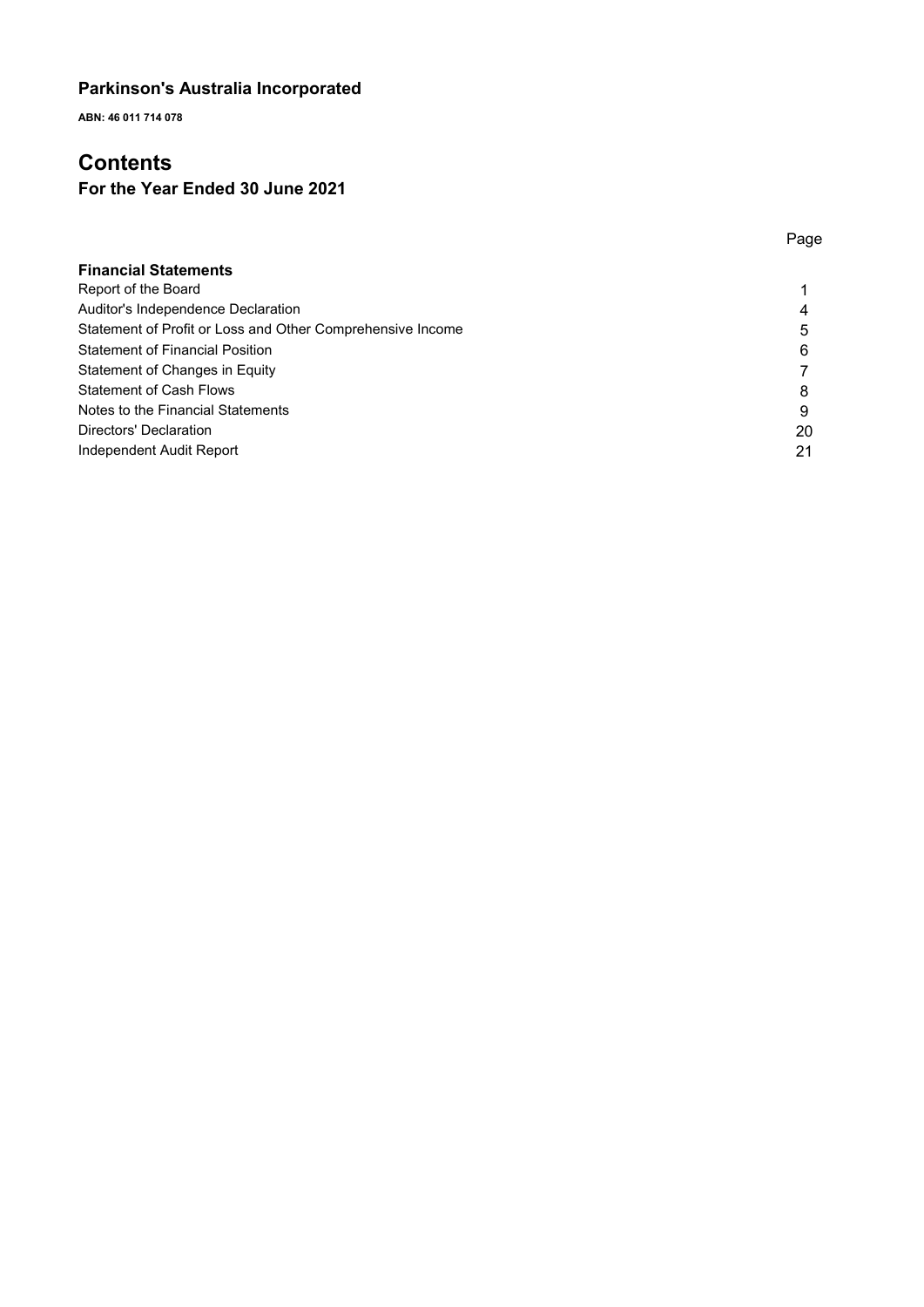**ABN: 46 011 714 078**

# **Report of the Board For the Year Ended 30 June 2021**

The directors present their report on Parkinson's Australia Incorporated for the financial year ended 30 June 2021.

#### **Board members**

The names of the directors in office at any time during, or since the end of, the year are:

| <b>Name</b><br>Prof George Mellick  | <b>Position/s</b><br><b>President Board</b><br><b>Member Vice</b> | <b>Appointed</b><br>27/11/2020         | <b>Resigned</b> |
|-------------------------------------|-------------------------------------------------------------------|----------------------------------------|-----------------|
|                                     | President                                                         | 17/02/2016<br>10/08/2016               | 27/11/2020      |
| Mr Stephen Ferguson                 | <b>Treasurer Board</b><br>Member                                  | 20/03/2017<br>20/03/2017               |                 |
| Brigadier John Sheldrick OAM (retd) | Vice President<br><b>Public Officer</b><br><b>Board Member</b>    | 27/11/2020<br>27/11/2020<br>08/08/2018 |                 |
| Dr Moira Watson                     | <b>Board Member</b><br>President                                  | 15/10/2018<br>15/10/2018               | 27/11/2020      |
| Mr Glenn Rees AM                    | <b>Board Member</b>                                               | 01/07/2015                             |                 |
| Mr Michael Whitehouse OAM           | <b>Board Member</b>                                               | 07/10/2018                             |                 |
| Mr John McDonald                    | <b>Board Member</b>                                               | 16/07/2020                             |                 |
| Ms Olivia Nassaris                  | <b>Board Member</b>                                               | 03/09/2020                             |                 |
| Mr Rod Lillywhite                   | <b>Board Member</b>                                               | 02/04/2020                             | 16/07/2020      |
| <b>Mrs Alison Perrott</b>           | <b>Board Member</b>                                               | 26/11/2019                             | 03/09/2020      |

Directors have been in office since the start of the financial year to the date of this report unless otherwise stated.

#### **Principal activities**

The principal activities of the Company during the financial year were to be the national voice for Australians living with Parkinson's disease, raise the profile of Parkinson's Australia, lobby Governments, run the National Secretariat and fundraising.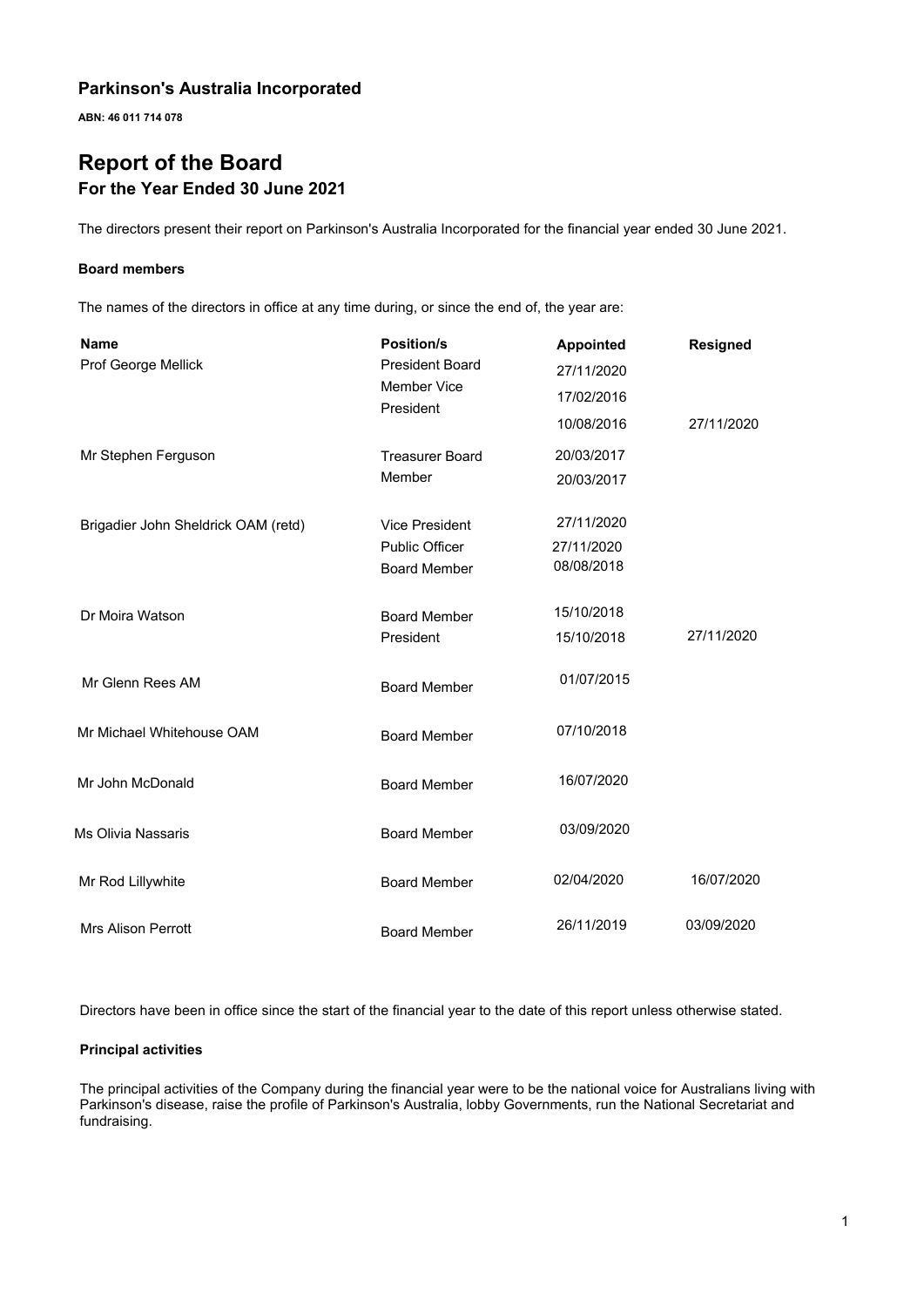**ABN: 46 011 714 078**

# **Report of the Board For the Year Ended 30 June 2021**

#### **Significant changes**

No significant change in the nature of these activities occurred during the year.

#### **Operating result**

The profit of the Company for the financial year amounted to \$ 302,417 (2020 profit: 60,588). The association achieved an overall operating surplus for the year totaling \$302,417 as compared to a total operating surplus for the 2020 year of \$60,588. The current year result represents an overall result increase of \$241,829. The increase is mainly due to recognition of the financial assets and a decrease in the staff number which reduced the expenses of Parkinson's Australia.

Total income for the year of \$757,822 compared to the 2020 year of \$843,842.

Total expenditure for the year of \$455,405 compared to the 2020-year total of \$783,254.

The overall 2021 surplus represents an increase in operating results as compared to the 2020 year.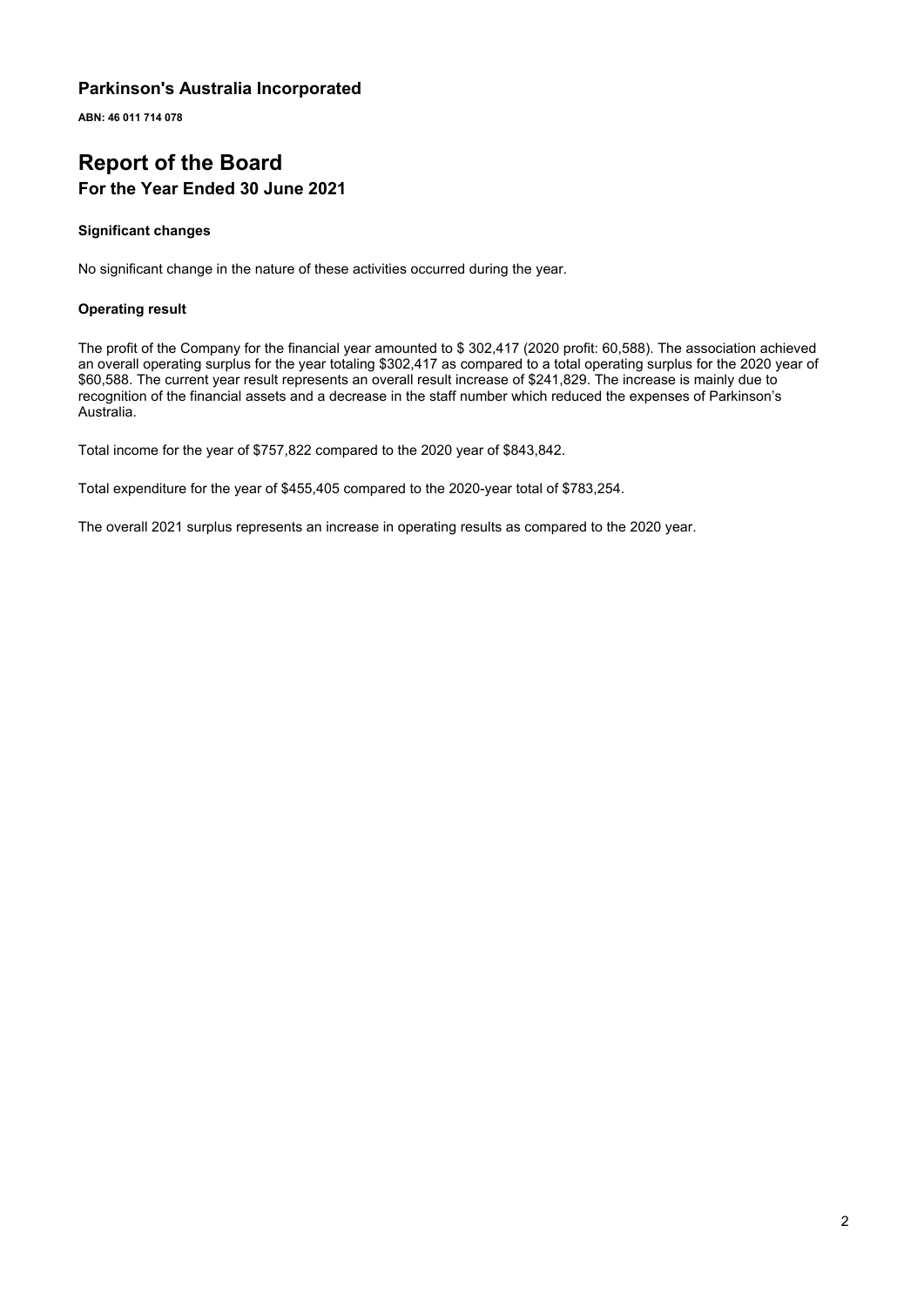**ABN: 46 011 714 078**

# **Report of the Board**

#### **For the Year Ended 30 June 2021 Auditor's independence declaration**

The auditor's independence declaration in accordance with section 60-40 of the *Australian Charities and not-for-profits Commission Act 2012* for the year ended 30 June 2021 has been received and can be found on page 4 of the financial report.

Signed in accordance with a resolution of the Members of the Board:

Fresident: G.D. mellula

Prof. George Mellick

Treasurer: ............................................... Mr. Stephen Ferguson

Dated this .............................. day of .............................. 2021 30th September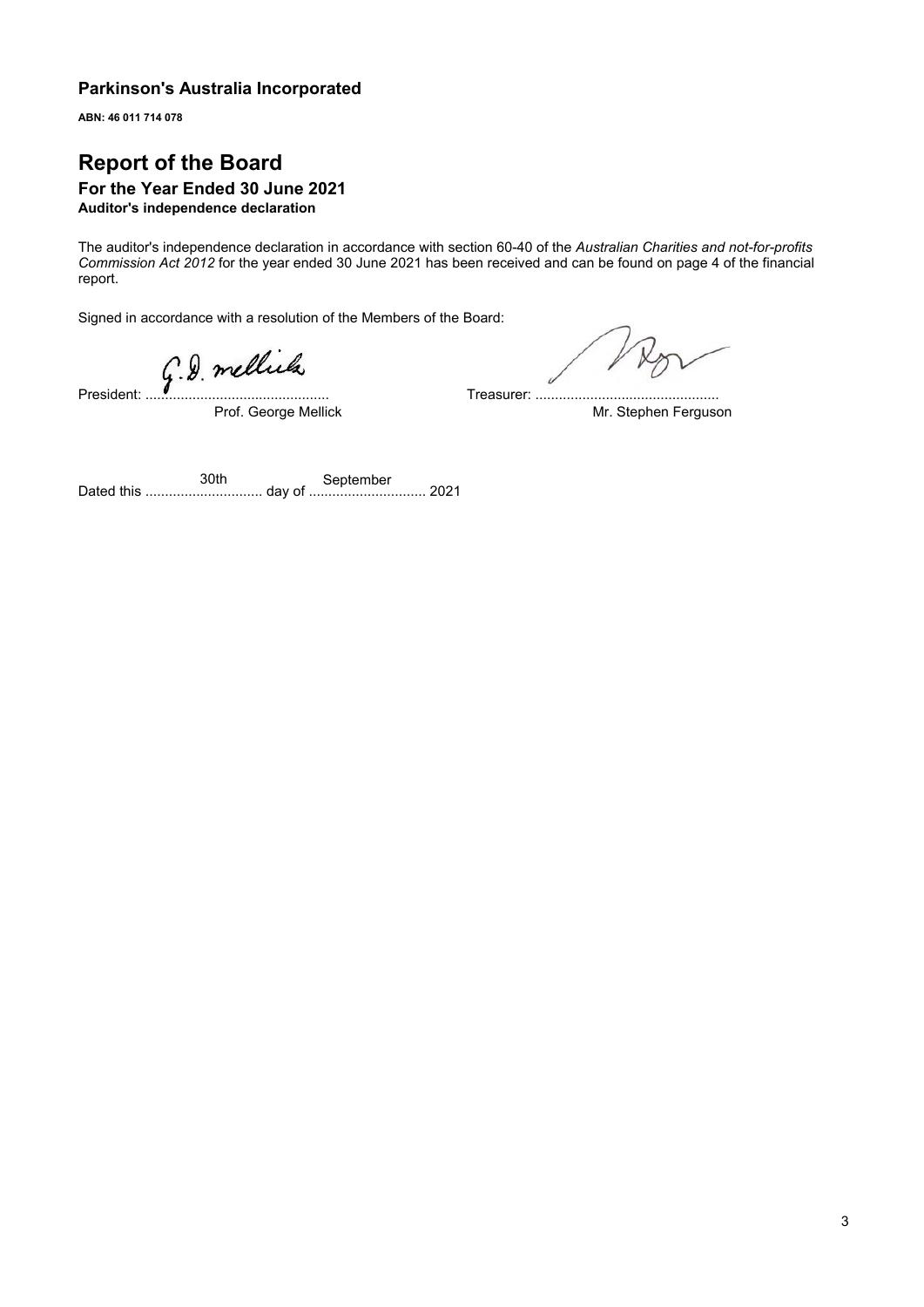# **Auditor's Independence Declaration under Section 60-40 of the Australian Charities and Not-for-profits Commission Act 2012 to the Directors of Parkinson's Australia Incorporated**

I declare that, to the best of my knowledge and belief, during the year ended 30 June 2021, there have been:

- (i) no contraventions of the auditor independence requirements as set out in section 60-40 of the *Australian Charities and Not-for-profits Commission Act 2012* in relation to the audit; and
- (ii) no contraventions of any applicable code of professional conduct in relation to the audit.

**Vincents Audit Pty Ltd**

Phillip W Miller CA **Director** 

Dated this .............................. day of .............................. 2021 30th September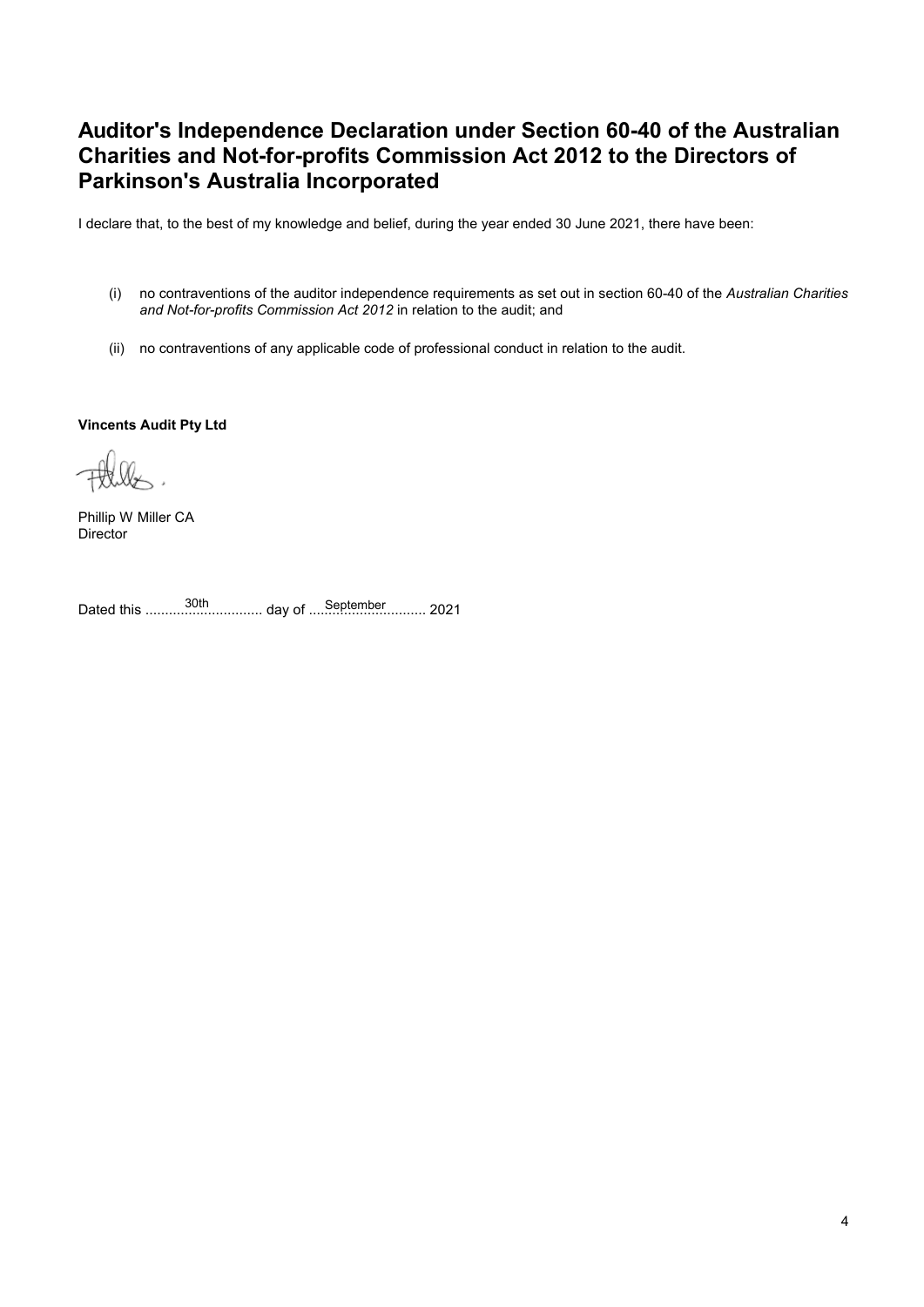**ABN: 46 011 714 078**

# **Statement of Profit or Loss and Other Comprehensive Income For the Year Ended 30 June 2021**

|                                                      |             | 2021       | 2020       |
|------------------------------------------------------|-------------|------------|------------|
|                                                      | <b>Note</b> | \$         | \$         |
| Revenue                                              | 4           | 757,822    | 843,842    |
| NDIS grant- paid to PSA                              |             | (137, 275) | (358, 700) |
| Training and education project- funded by<br>Bequest |             |            | (30,000)   |
| Employee benefits expenses                           |             | (196, 436) | (255, 164) |
| Recruitment costs                                    |             |            | (479)      |
| Depreciation                                         |             |            | (8, 769)   |
| Administration support                               |             | (43, 413)  | (38, 215)  |
| Audit and legal expenses                             |             | (1, 935)   | (1, 875)   |
| Computer and website costs                           |             | (2,754)    | (4,033)    |
| Lease rental expenses                                |             | (19,000)   | (1, 273)   |
| GP online expenses                                   |             |            | (10,000)   |
| Conference expenses                                  |             | (23, 132)  | (2,624)    |
| Travelling and promotional costs                     |             | (79)       | (43, 668)  |
| Telephone 1800 costs                                 |             | (8,612)    | (8,798)    |
| PA State CEO Travel/Meetings                         |             |            | (6,995)    |
| Marketing expenses                                   |             | (43)       | (1,583)    |
| Other expenses                                       |             | (20, 798)  | (9, 443)   |
| Finance costs                                        |             | (1,928)    | (1,635)    |
| Profit for the year                                  |             | 302,417    | 60,588     |

The accompanying notes form part of these financial statements.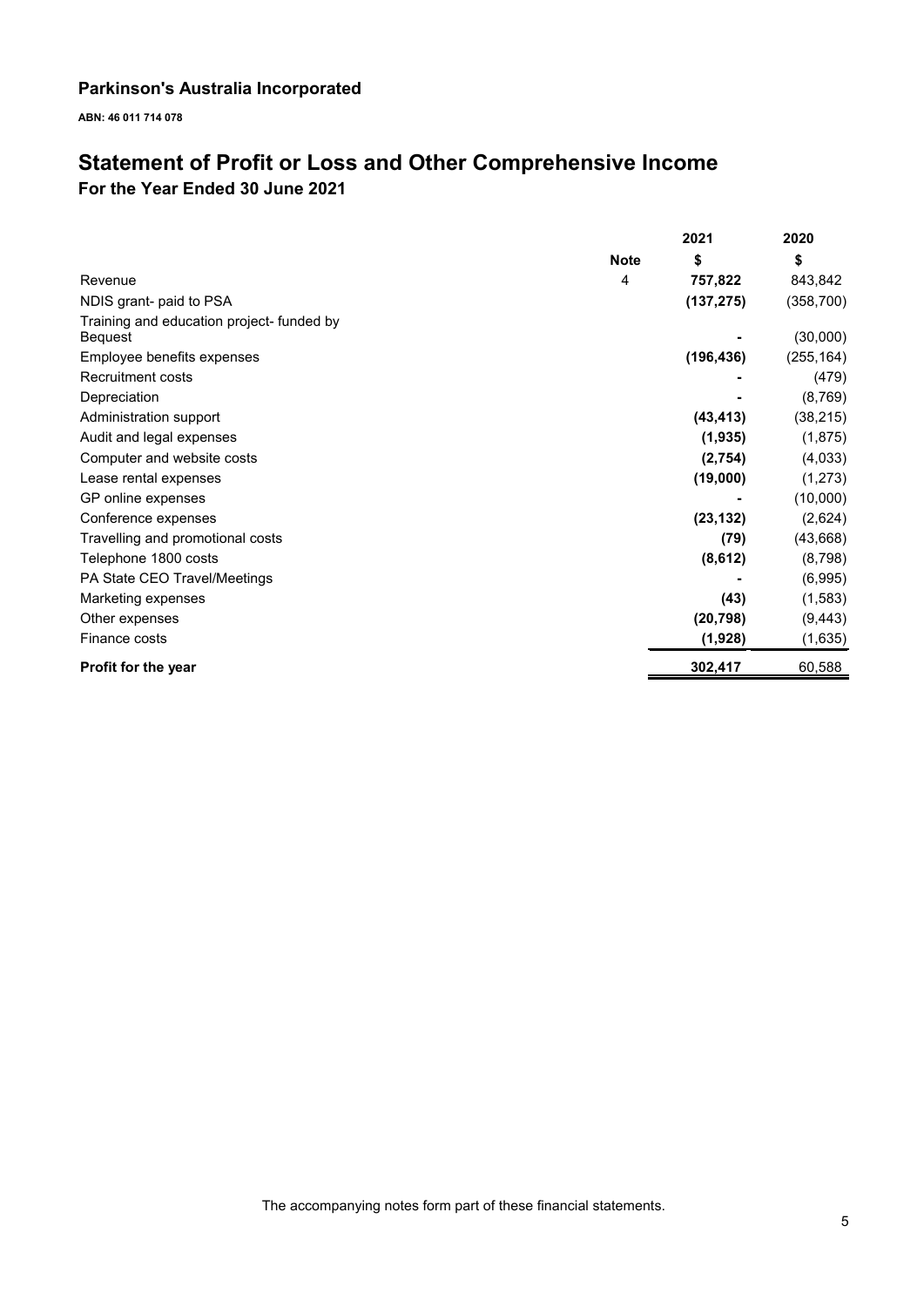**ABN: 46 011 714 078**

# **Statement of Financial Position**

**As At 30 June 2021**

|                                                  |             | 2021      | 2020    |
|--------------------------------------------------|-------------|-----------|---------|
|                                                  | <b>Note</b> | \$        | \$      |
| <b>ASSETS</b>                                    |             |           |         |
| <b>CURRENT ASSETS</b>                            |             |           |         |
| Cash and cash equivalents                        | 5           | 873,846   | 708,455 |
| Trade and other receivables                      | 6           | 9,910     | 30,386  |
| Other financial assets                           | 8           | 145,386   |         |
| Other assets                                     | 7           | 141,527   | 6,383   |
| TOTAL CURRENT ASSETS                             |             | 1,170,669 | 745,224 |
| NON-CURRENT ASSETS                               |             |           |         |
| <b>TOTAL ASSETS</b>                              |             | 1,170,669 | 745,224 |
| <b>LIABILITIES</b><br><b>CURRENT LIABILITIES</b> |             |           |         |
| Trade and other payables                         | 9           | 156,415   | 28,208  |
| Employee benefits                                | 10          |           | 5,179   |
| <b>TOTAL CURRENT LIABILITIES</b>                 |             | 156,415   | 33,387  |
| <b>TOTAL LIABILITIES</b>                         |             | 156,415   | 33,387  |
| <b>NET ASSETS</b>                                |             | 1,014,254 | 711,837 |
|                                                  |             |           |         |
| <b>EQUITY</b>                                    |             |           |         |
| Retained earnings                                |             | 1,014,254 | 711,837 |
| <b>TOTAL EQUITY</b>                              |             | 1,014,254 | 711,837 |
|                                                  |             |           |         |

The accompanying notes form part of these financial statements.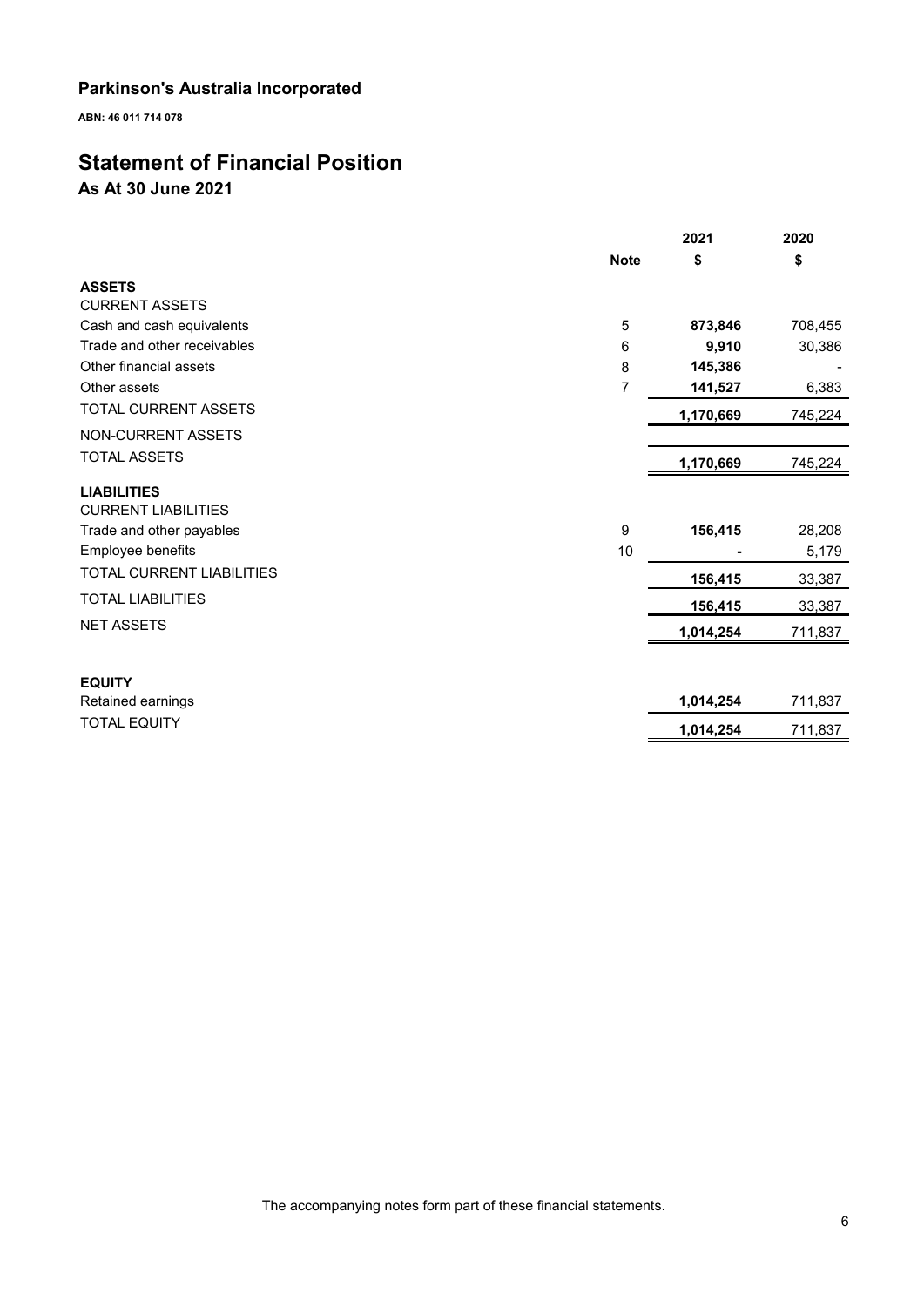**ABN: 46 011 714 078**

# **Statement of Changes in Equity**

# **For the Year Ended 30 June 2021**

**2021**

|                          | <b>Retained</b><br><b>Earnings</b> | <b>Total</b> |
|--------------------------|------------------------------------|--------------|
|                          | S                                  | \$           |
| Balance at July 1, 2020  | 711,837                            | 711,837      |
| Net surplus for the year | 302,417                            | 302,417      |
| Balance at 30 June 2021  | 1,014,254                          | 1,014,254    |
|                          | <b>Retained</b><br><b>Earnings</b> | <b>Total</b> |
|                          | \$                                 | \$           |
| Balance at July 1, 2019  | 651,249                            | 651,249      |
| Net surplus for the year | 60,588                             | 60,588       |
| Balance at 30 June 2020  |                                    |              |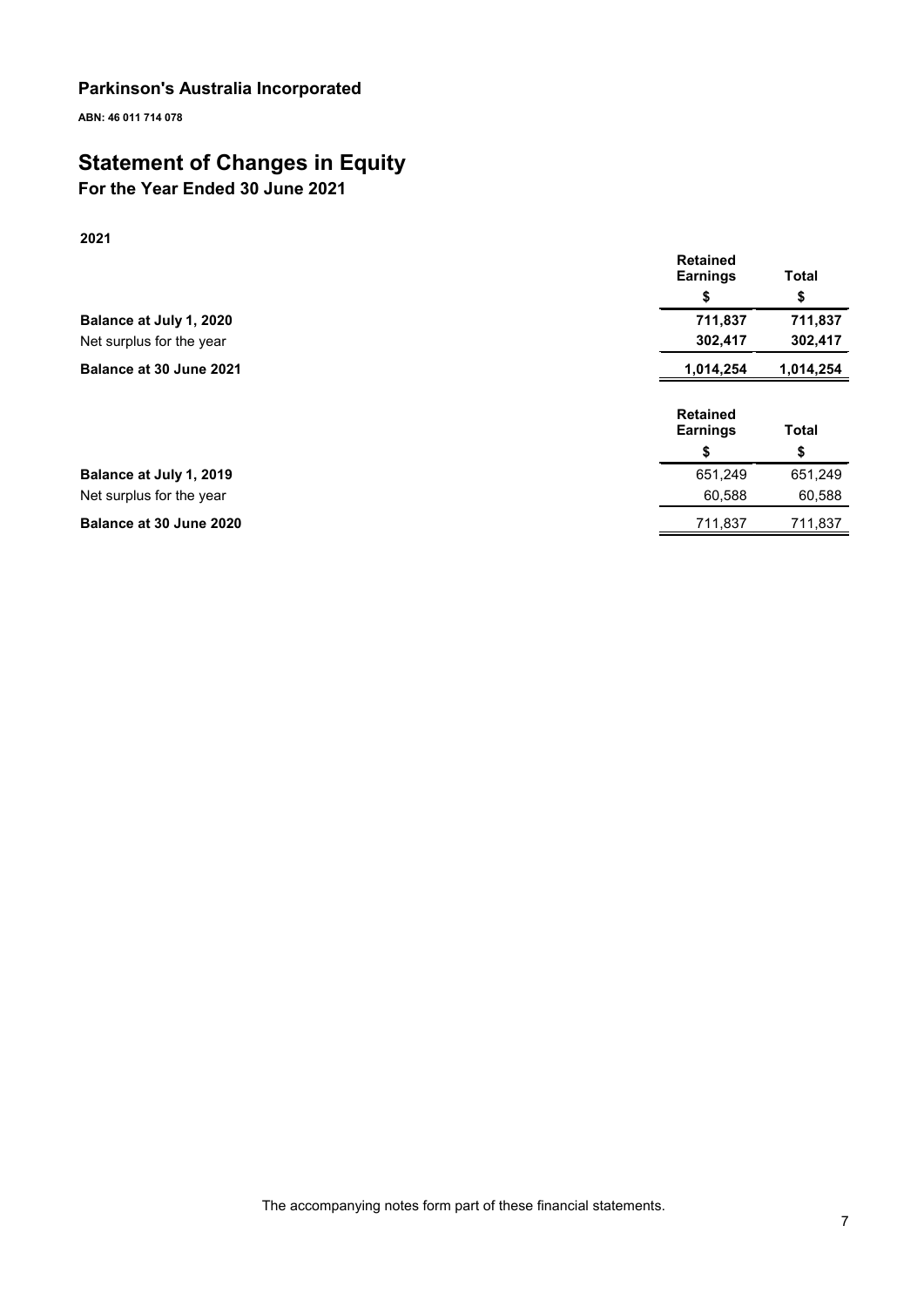**ABN: 46 011 714 078**

# **Statement of Cash Flows**

# **For the Year Ended 30 June 2021**

|                                                     |             | 2021       | 2020       |
|-----------------------------------------------------|-------------|------------|------------|
|                                                     | <b>Note</b> | \$         | \$         |
| <b>CASH FLOWS FROM OPERATING ACTIVITIES:</b>        |             |            |            |
| Receipts from customers                             |             | 683.847    | 883.802    |
| Payments to suppliers and employees                 |             | (521, 322) | (853, 306) |
| Interest received                                   |             | 2.866      | 8.274      |
| Lease payments from short-term leases               |             |            | (6, 273)   |
| Net cash provided by/(used in) operating activities |             | 165.391    | 32,497     |

| <b>CASH FLOWS FROM FINANCING ACTIVITIES:</b><br>Lease payments (Principal and interest) |   |         | (8,750) |
|-----------------------------------------------------------------------------------------|---|---------|---------|
| Net increase/(decrease) in cash and cash equivalents held                               |   | 165.391 | 23.747  |
| Cash and cash equivalents at beginning of year                                          |   | 708.455 | 684,708 |
| Cash and cash equivalents at end of financial year                                      | 6 | 873.846 | 708,455 |

The accompanying notes form part of these financial statements.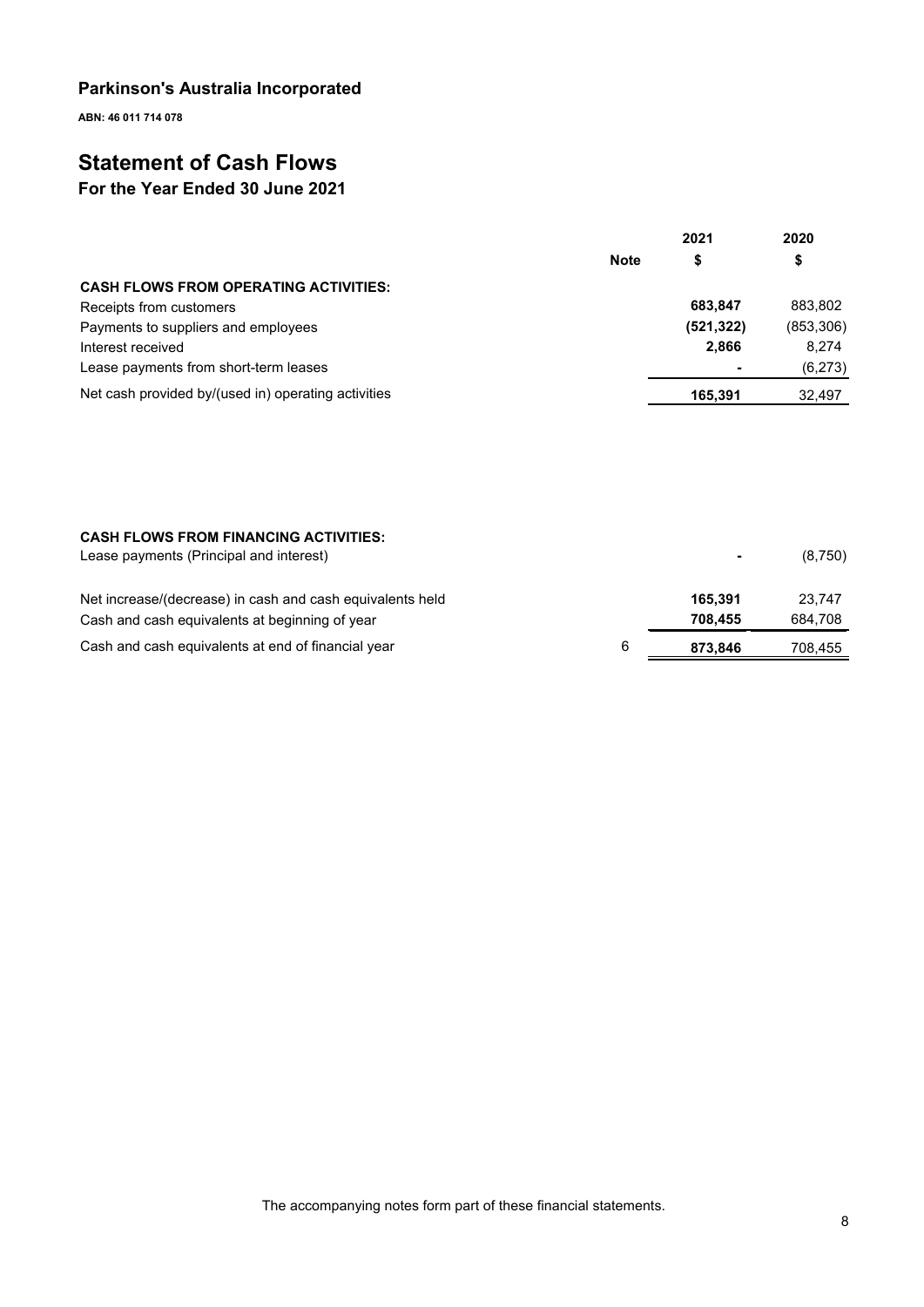**ABN: 46 011 714 078**

### **Notes to the Financial Statements For the Year Ended 30 June 2021**

The financial report covers Parkinson's Australia Incorporated (the "Association") as an individual entity. Parkinson's Australia Incorporated is a not-for-profit Association, registered and domiciled in Australia.

The principal activities of the Association for the year ended 30 June 2021 were to be the national voice for Australians living with Parkinson's disease, raise the profile of Parkinson's Australia, lobby Governments, run the National Secretariat and fundraising.

The functional and presentation currency of Parkinson's Australia Incorporated is Australian dollars.

The financial report was authorised for issue by the Directors on the date of signing.

Comparatives are consistent with prior years, unless otherwise stated.

#### **1 Basis of Preparation**

The financial statements are general purpose financial statements that have been prepared in accordance with the Australian Accounting Standards - Reduced Disclosure Requirements and the Australian Charities and Not-forprofits Commission Act 2012*.*

#### **2 Summary of Significant Accounting Policies**

#### **(a) Income Tax**

The Association is exempt from income tax under Division 50 of the I*ncome Tax Assessment Act 1997*

#### **(b) Revenue and other income**

Revenue is recognised when the amount of the revenue can be measured reliably, it is probable that economic benefits associated with the transaction will flow to the Company and specific criteria relating to the type of revenue as noted below, has been satisfied.

The core principle of AASB 15 is that revenue is recognised on a basis that reflects the transfer of promised goods or services to customers at an amount that reflects the consideration the Association expects to receive in exchange for those goods or services. Revenue is recognised by applying a five-step model as follows:

- 1. Identify the contract with the customer
- 2. Identify the performance obligations
- 3. Determine the transaction price
- 4. Allocate the transaction price to the performance obligations; and
- 5. Recognise revenue as and when control of the performance obligations is transferred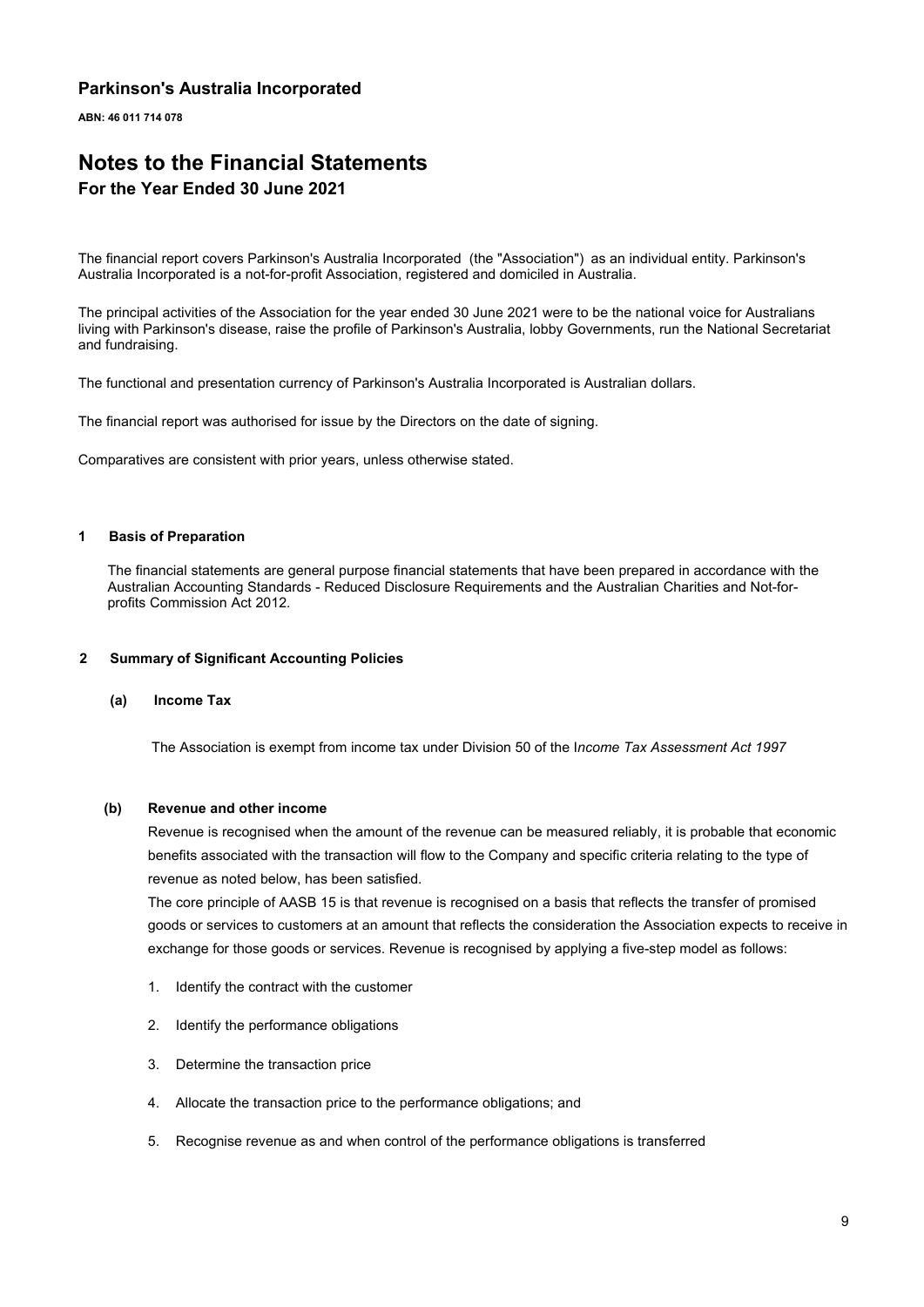**ABN: 46 011 714 078**

# **Notes to the Financial Statements**

**For the Year Ended 30 June 2021**

#### **2 Summary of Significant Accounting Policies**

#### **(b) Revenue and Other Income**

Generally the timing of the payment for sale of goods and rendering of services corresponds closely to the timing of satisfaction of the performance obligations, however where there is a difference, it will result in the recognition of a receivable, contract asset or contract liability.

None of the revenue streams of the Association have any significant financing terms as there is less than 12 months between receipts of funds and satisfaction of performance obligations.

#### **Donations**

Donations are recognised as revenue when received.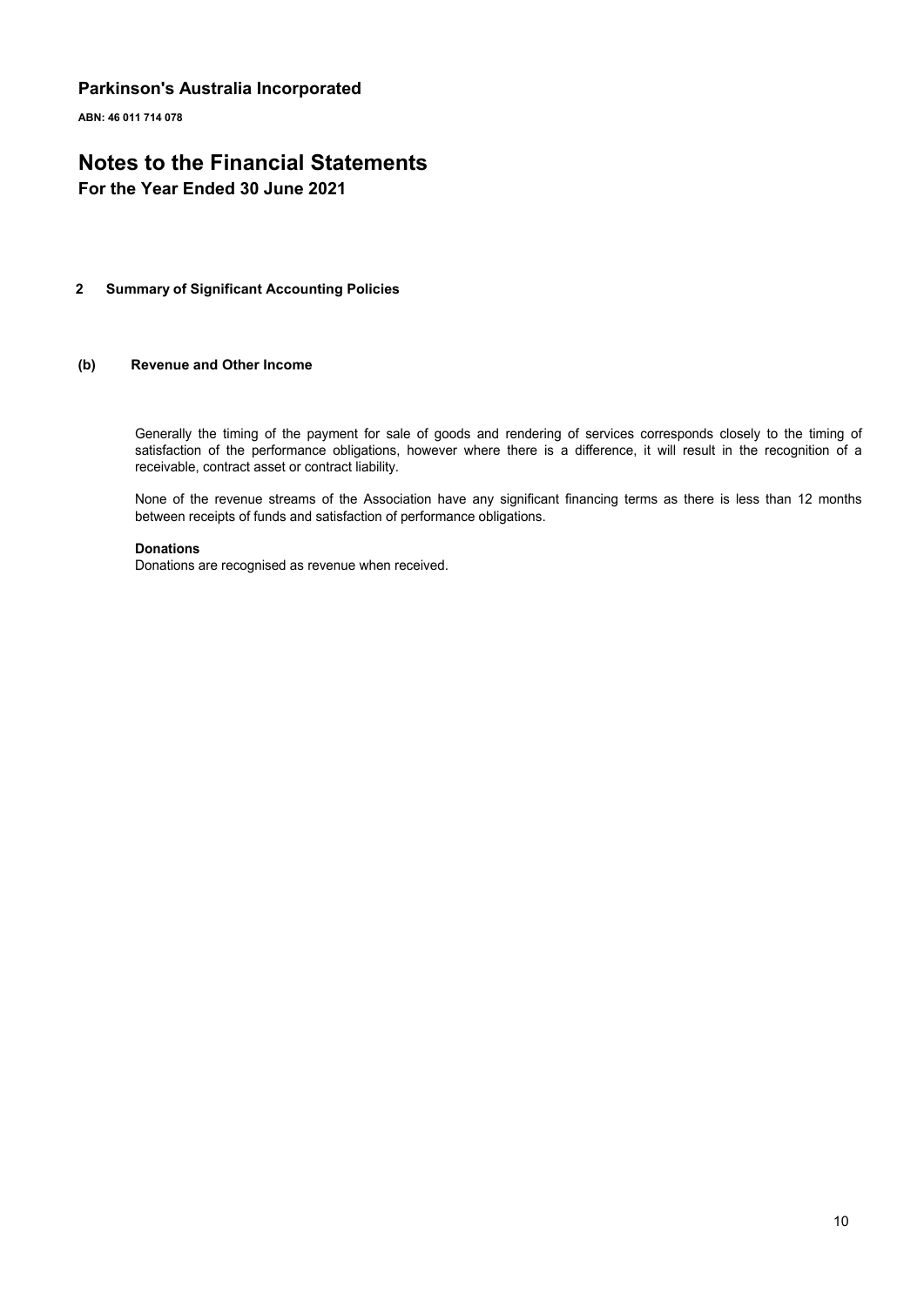**ABN: 46 011 714 078**

# **Notes to the Financial Statements**

#### **For the Year Ended 30 June 2021**

#### **2 Summary of Significant Accounting Policies**

#### **(c) Revenue and other income**

#### **Interest revenue**

Interest is recognised using the effective interest method.

#### **Subscriptions**

Revenue from the provision of membership subscriptions is recognised when received.

#### **Revenue from contracts with customers**

#### **Grant revenue**

Grant contracts, where there is an enforceable contract with a customer with sufficiently specific performance obligations, are accounted for under AASB 15- where by income is recognised as and when the performance obligations are satisfied.

Grant contracts that are not enforceable or where the performance obligations are not sufficiently specific, are accounted for under AASB 1058- where by income is recognized immediately on receipt.

#### **Other income**

All other sources of income are brought to account as income when the related goods or services have been provided and the income earned.

#### **(d) Goods and services tax (GST)**

Revenue, expenses and assets are recognised net of the amount of goods and services tax (GST), except where the amount of GST incurred is not recoverable from the Australian Taxation Office (ATO).

Receivables and payable are stated inclusive of GST.

Cash flows in the statement of cash flows are included on a gross basis and the GST component of cash flows arising from investing and financing activities which is recoverable from, or payable to, the taxation authority is classified as operating cash flows.

#### **(e) Property, plant and equipment**

Each class of property, plant and equipment is carried at cost or fair value less, where applicable, any accumulated depreciation and impairment.

#### **Plant and equipment**

Plant and equipment are measured using the cost model.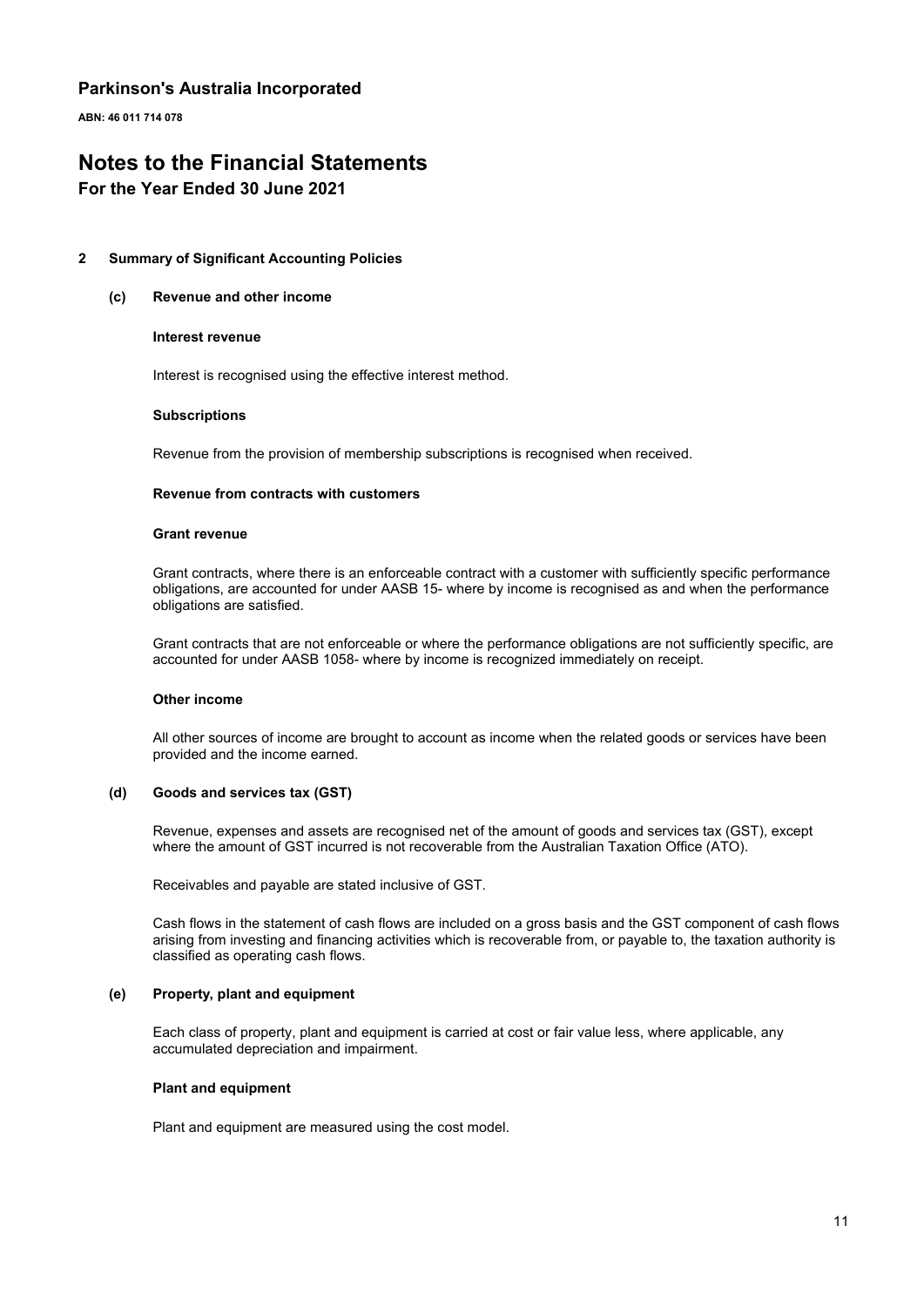**ABN: 46 011 714 078**

# **Notes to the Financial Statements**

**For the Year Ended 30 June 2021**

#### **2 Summary of Significant Accounting Policies**

#### **(e) Property, plant and equipment**

#### **Depreciation**

Property, plant and equipment, excluding freehold land, is depreciated on a straight-line basis over the assets useful life to the Company, commencing when the asset is ready for use.

The depreciation rates used for each class of depreciable asset are shown below:

#### **Fixed asset class Depreciation rate**

Furniture, Fixtures and Fittings 10%

At the end of each annual reporting period, the depreciation method, useful life and residual value of each asset is reviewed. Any revisions are accounted for prospectively as a change in estimate.

#### **(f) Financial instruments**

Financial instruments are recognised initially on the date that the Company becomes party to the contractual provisions of the instrument.

On initial recognition, all financial instruments are measured at fair value plus transaction costs

#### **Financial assets**

#### *Classification*

On initial recognition, the Company classifies its financial assets as measured at amortised cost.

Financial assets are not reclassified subsequent to their initial recognition unless the Company changes its business model for managing financial assets.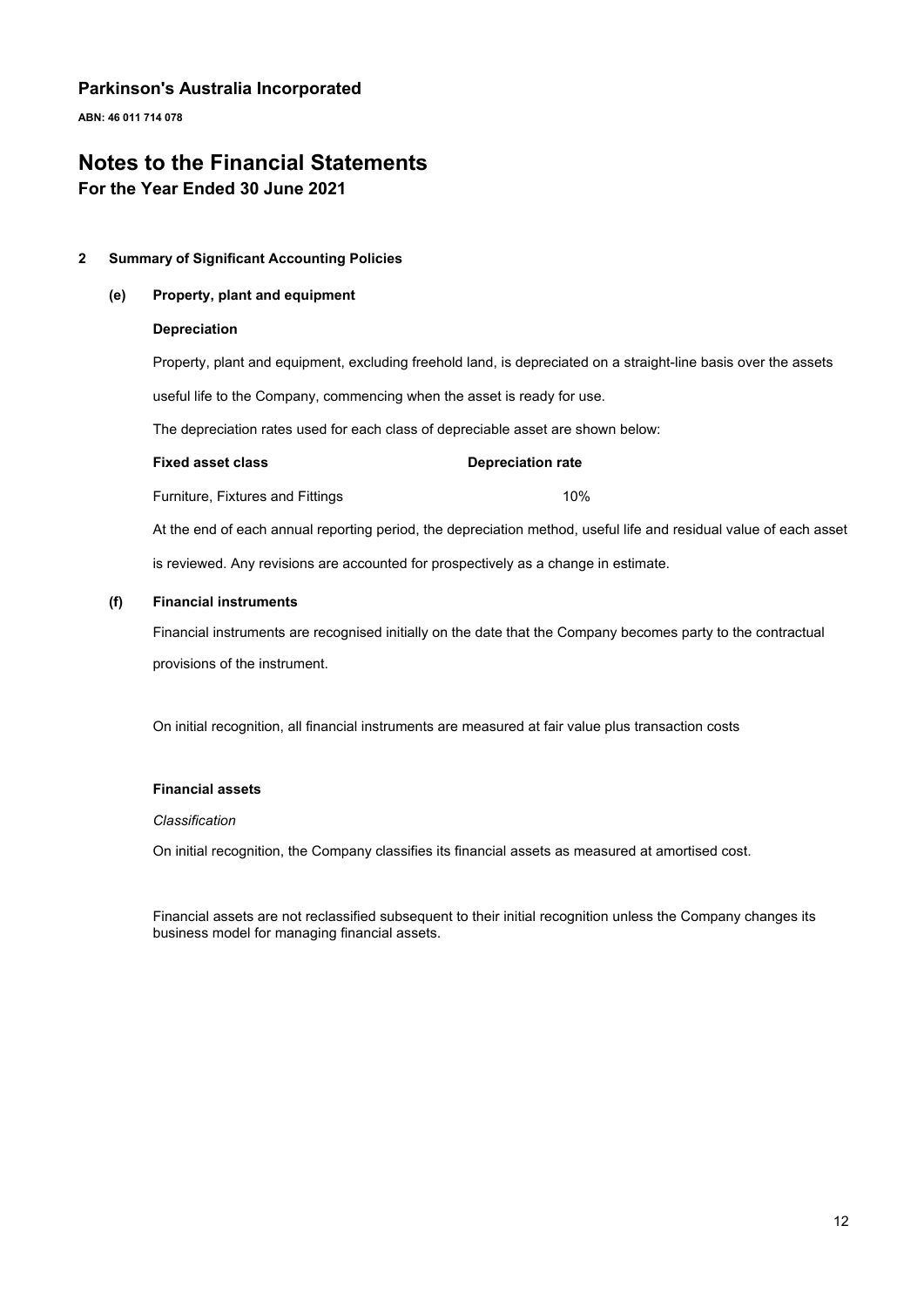**ABN: 46 011 714 078**

# **Notes to the Financial Statements**

#### **For the Year Ended 30 June 2021**

#### **2 Summary of Significant Accounting Policies**

**(f) Financial instruments continued**

#### **Financial assets**

#### *Amortised cost*

Assets measured at amortised cost are financial assets where:

- the business model is to hold assets to collect contractual cash flows; and
- the contractual terms give rise on specified dates to cash flows are solely payments of principal and interest on the principal amount outstanding.

The Company's financial assets measured at amortised cost comprise trade and other receivables and cash and cash equivalents in the statement of financial position.

Subsequent to initial recognition, these assets are carried at amortised cost using the effective interest rate method less provision for impairment.

Interest income, foreign exchange gains or losses and impairment are recognised in profit or loss. Gain or loss on derecognition is recognised in profit or loss.

#### *Impairment of financial assets*

Impairment of financial assets is recognised on an expected credit loss (ECL) basis.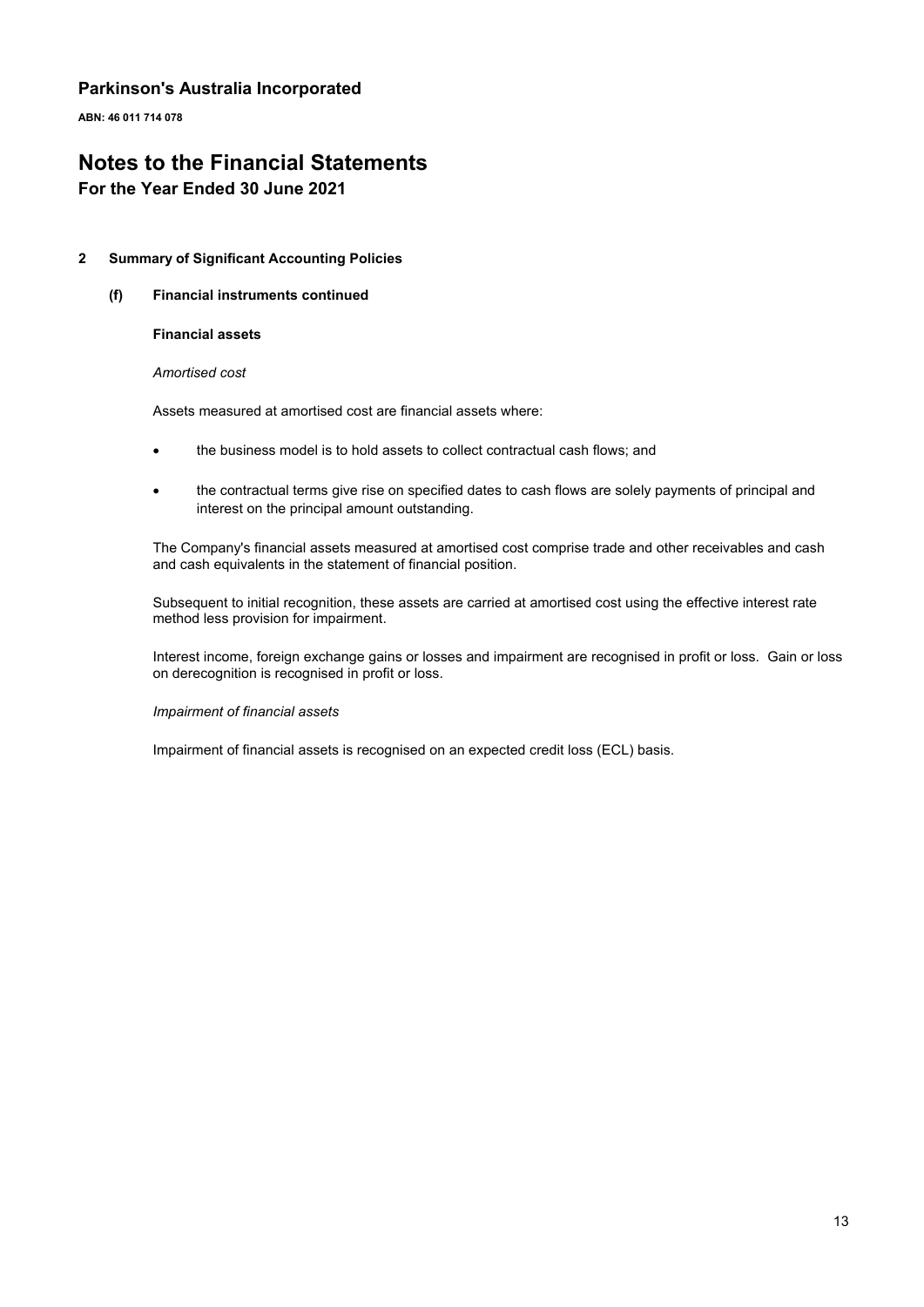**ABN: 46 011 714 078**

# **Notes to the Financial Statements**

#### **For the Year Ended 30 June 2021**

#### **2 Summary of Significant Accounting Policies**

#### **(f) Financial instruments**

#### **Financial assets**

#### *Trade receivables and contract assets*

Impairment of trade receivables and contract assets have been determined using the simplified approach in AASB 9 which uses an estimation of lifetime expected credit losses. The Company has determined the probability of non-payment of the receivable and contract asset and multiplied this by the amount of the expected loss arising from default.

The amount of the impairment is recorded in a separate allowance account with the loss being recognised in finance expense. Once the receivable is determined to be uncollectable then the gross carrying amount is written off against the associated allowance.

Where the Company renegotiates the terms of trade receivables due from certain customers, the new expected cash flowa are discounted at the original effective interest rate and any resulting difference to the carrying value is recognised in profit or loss.

#### *Other financial assets measured at amortised cost*

Impairment of other financial assets measured at amortised cost are determined using the expected credit loss model in AASB 9. On initial recognition of the asset, an estimate of the expected credit losses for the next 12 months is recognised. Where the asset has experienced significant increase in credit risk then the lifetime losses are estimated and recognised.

#### **Financial liabilities**

The Company measures all financial liabilities initially at fair value less transaction costs, subsequently financial liabilities are measured at amortised cost using the effective interest rate method.

The financial liabilities of the Company comprise trade payables, bank and other loans and finance lease liabilities.

#### **(g) Cash and cash equivalents**

Cash and cash equivalents comprises cash on hand, demand deposits and short-term investments which are readily convertible to known amounts of cash and which are subject to an insignificant risk of change in value.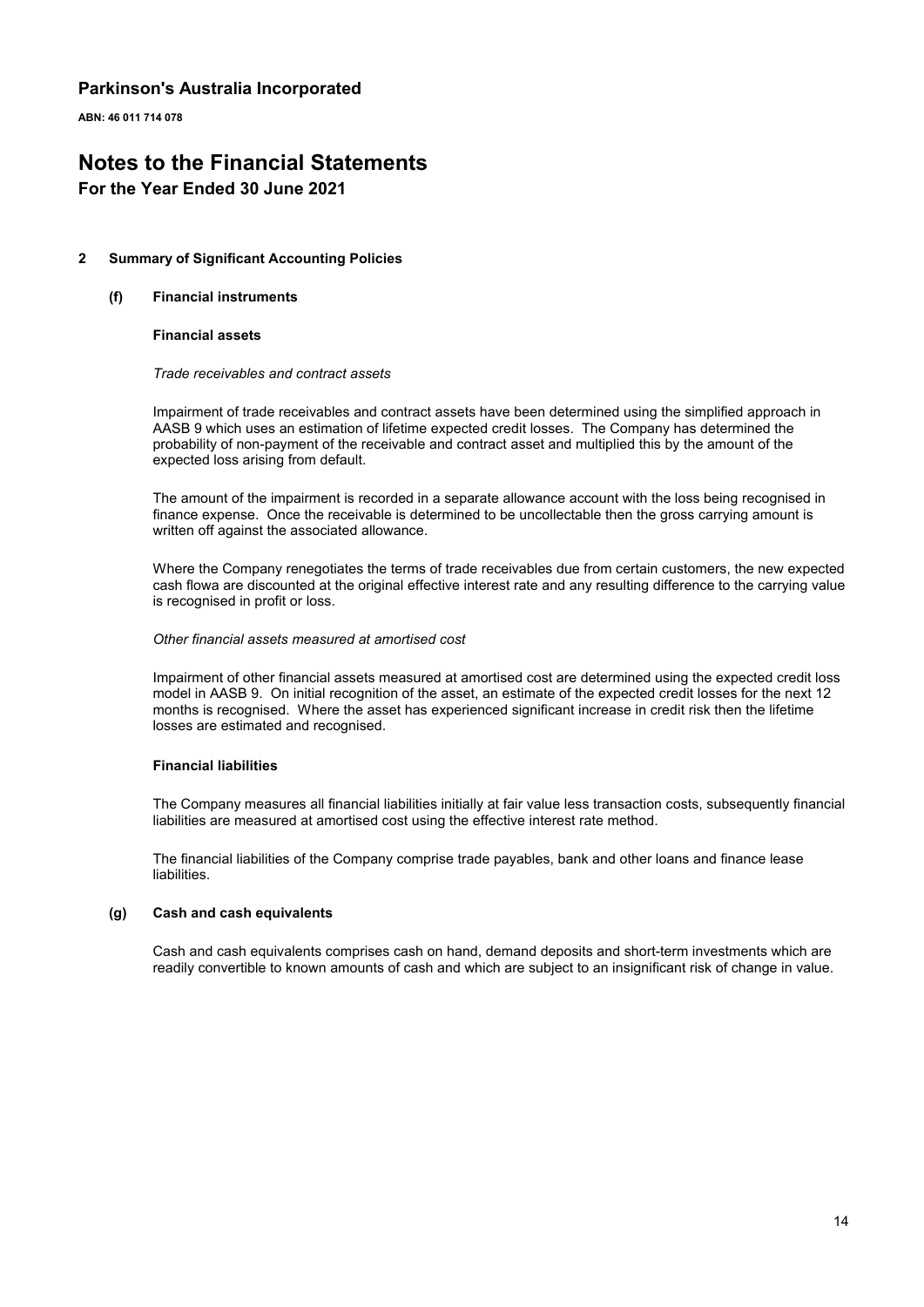**ABN: 46 011 714 078**

# **Notes to the Financial Statements**

#### **For the Year Ended 30 June 2021**

#### **2 Summary of Significant Accounting Policies**

#### **(h) Employee benefits**

Provision is made for the Company's liability for employee benefits arising from services rendered by employees to the end of the reporting period. Employee benefits that are expected to be wholly settled within one year have been measured at the amounts expected to be paid when the liability is settled.

Employee benefits expected to be settled more than one year after the end of the reporting period have been measured at the present value of the estimated future cash outflows to be made for those benefits. In determining the liability, consideration is given to employee wage increases and the probability that the employee may satisfy vesting requirements. Cashflows are discounted using market yields on high quality corporate bond rates incorporating bonds rated AAA or AA by credit agencies, with terms to maturity that match the expected timing of cashflows. Changes in the measurement of the liability are recognised in profit or loss.

#### **(i) Adoption of new and revised accounting standards**

The Association has adopted all standards which became effective for the first time at 30 June 2019, the adoption of these standards has not caused any material adjustments to the reported financial position, performance or cash flow of the Association or refer to Note 2 for details of the changes due to standards adopted.

#### **3 Critical Accounting Estimates and Judgements**

The directors make estimates and judgements during the preparation of these financial statements regarding assumptions about current and future events affecting transactions and balances.

These estimates and judgements are based on the best information available at the time of preparing the financial statements, however as additional information is known then the actual results may differ from the estimates.

The significant estimates and judgements made have been described below.

#### **Key estimates - receivables**

The receivables at reporting date have been reviewed to determine whether there is any objective evidence that any of the receivables are impaired. An impairment provision is included for any receivable where the entire balance is not considered collectible. The impairment provision is based on the best information at the reporting date.

#### **Key estimates- employee benefits**

The Association's obligations for short-term employee benefits such as wages, salaries and leaves are recognised as a part of current trade and other payables in the statement of financial position.The Association classifies employees' annual leave entitlements as current benefits which are measured at the present value of the expected future payments to be made to employees and are discounted at rates determined by reference to market yields at the end of the reporting period on government bonds.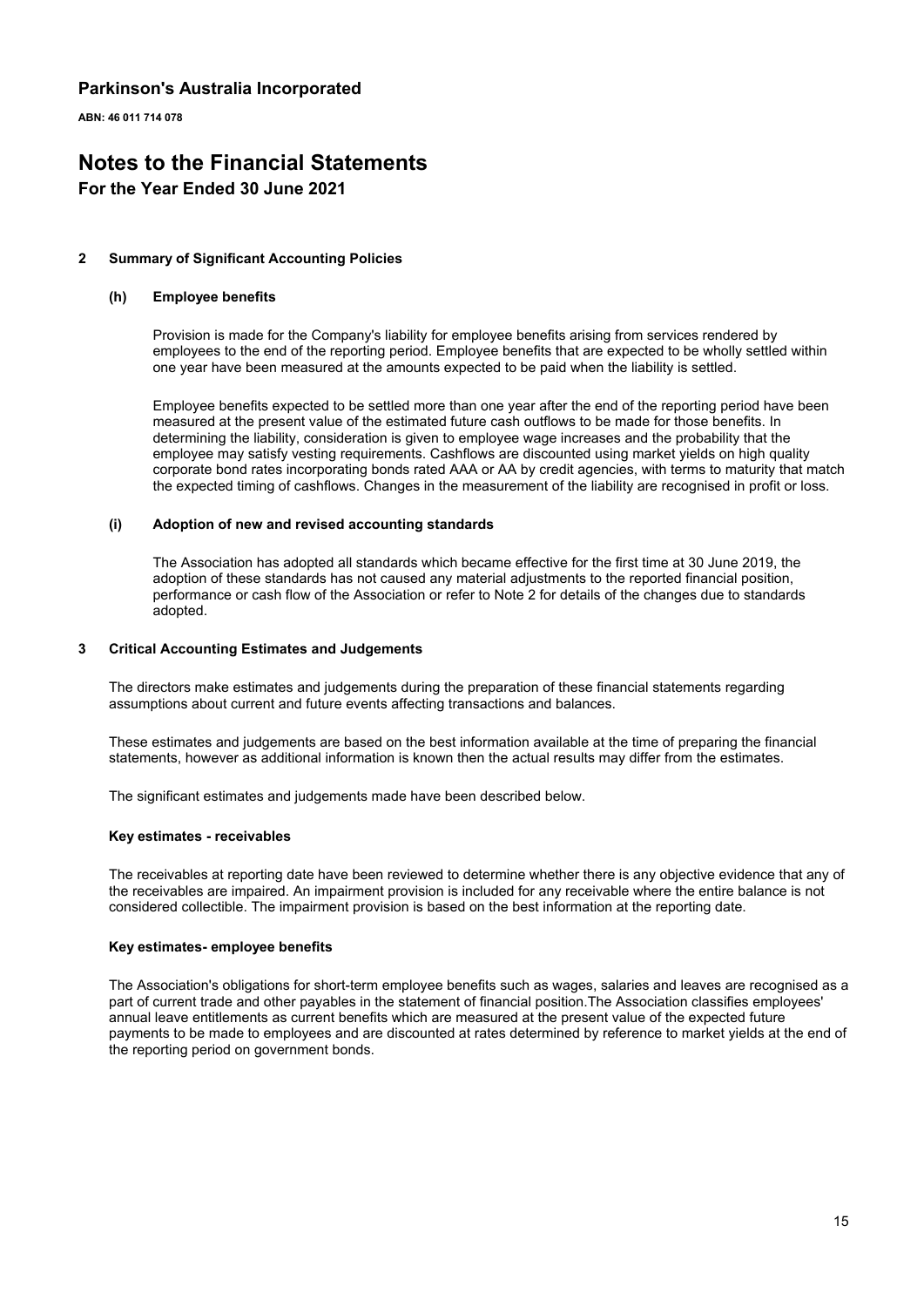**ABN: 46 011 714 078**

# **Notes to the Financial Statements For the Year Ended 30 June 2021**

#### **4 Revenue and Other Income**

Financial Assets

|   |                                     | 2021           | 2020    |
|---|-------------------------------------|----------------|---------|
|   |                                     | \$             | \$      |
|   | - COVID cashflow boost payments     | 28,360         | 20,416  |
|   | - Conference income                 | 15,129         |         |
|   | - Interest received                 | 2,866          | 8,274   |
|   | - Member contributions received     | 58,897         | 119,979 |
|   | - Donations received                | 143,958        | 164,324 |
|   | - NDIS grant                        | 152,275        | 388,700 |
|   | - Reimbursement - 1800 phone number | 8,828          | 8,906   |
|   | - Bequests                          | 347,509        | 131,921 |
|   | - Other income                      | $\blacksquare$ | 1,322   |
|   |                                     | 757,822        | 843,842 |
|   |                                     |                |         |
| 5 | <b>Cash and Cash Equivalents</b>    |                |         |
|   | Cash at bank and in hand            | 345,508        | 182,975 |
|   | Short-term deposits                 | 528,338        | 525,480 |
|   |                                     | 873,846        | 708,455 |
| 6 | <b>Trade and Other Receivables</b>  |                |         |
|   | <b>CURRENT</b>                      |                |         |
|   | Trade receivables                   | 8,957          | 24,553  |
|   | Bond receivable                     |                | 5,000   |
|   | <b>GST</b> receivable               | 953            | 833     |
|   |                                     | 9,910          | 30,386  |
| 7 | <b>Other Assets</b>                 |                |         |
|   | <b>CURRENT</b>                      |                |         |
|   | Prepayments                         | 141,527        | 6,383   |
|   |                                     | 141,527        | 6,383   |
|   |                                     |                |         |
| 8 | <b>Financial Assets</b>             |                |         |
|   | <b>CURRENT</b>                      | 145,386        |         |

| 145,386 |  |
|---------|--|
|---------|--|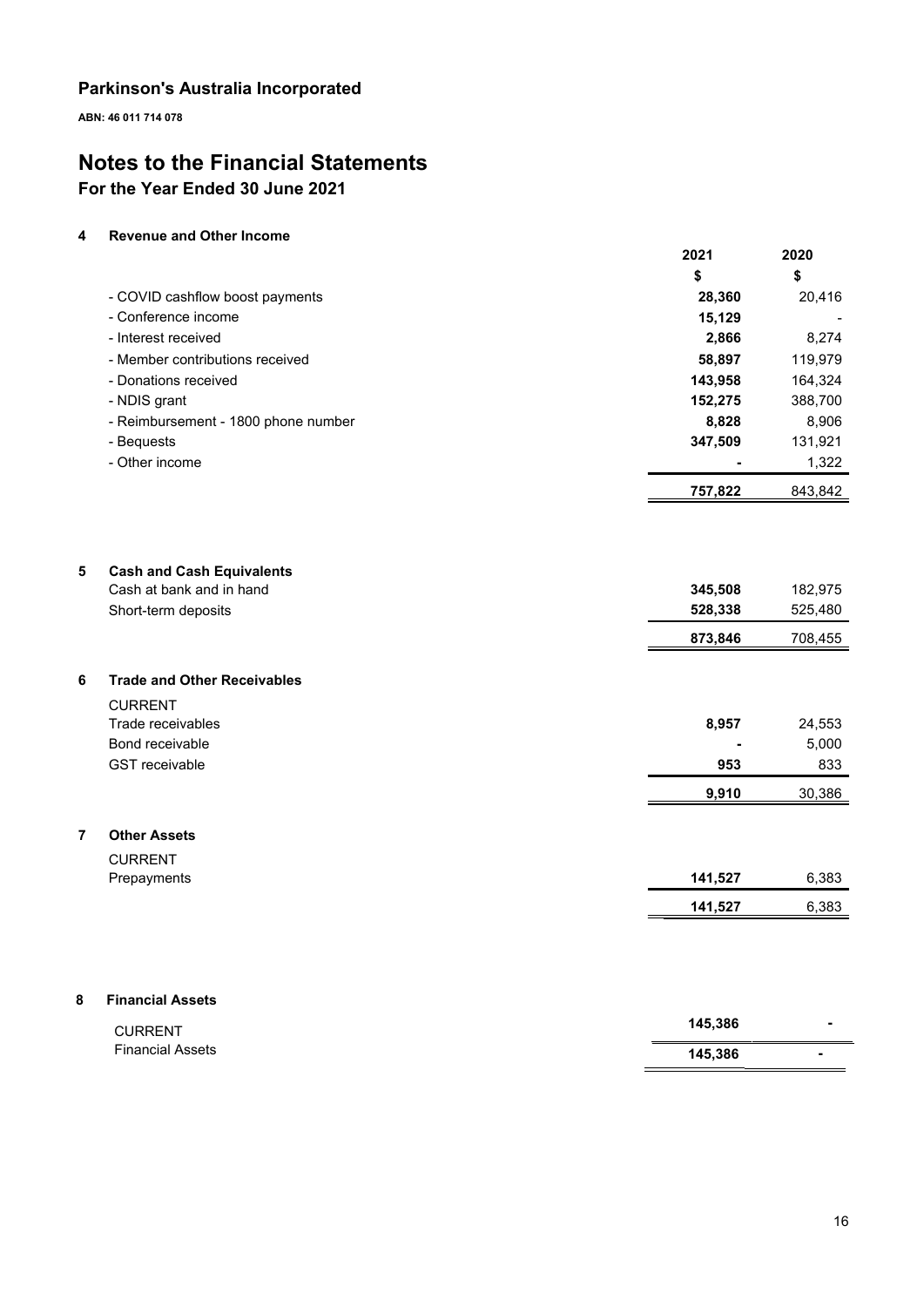**ABN: 46 011 714 078**

# **Notes to the Financial Statements**

**For the Year Ended 30 June 2021**

#### **9 Trade and Other Payables**

|    |                            | 2021           | 2020   |
|----|----------------------------|----------------|--------|
|    |                            | \$             | \$     |
|    | <b>CURRENT</b>             |                |        |
|    | Trade payables             | 3,264          | 5,545  |
|    | Accrued expenses           | 152,275        | 1,403  |
|    | Accrued expense UD1        | $\blacksquare$ | 15,000 |
|    | Super payables             | 876            | 6,165  |
|    | Other payables             |                | 95     |
|    |                            | 156,415        | 28,208 |
| 10 | <b>Provisions</b>          |                |        |
|    | <b>CURRENT</b>             |                |        |
|    | Provision for annual leave |                | 5,179  |
|    |                            |                | 5,179  |

#### **11 Key Management Personnel Remuneration**

The total remuneration paid to key management personnel of the Company is \$ 158,738 (2020: \$ 186,643).

#### **12 Contingencies**

In the opinion of the Directors, the Company did not have any contingencies at 30 June 2021 (30 June 2020:None).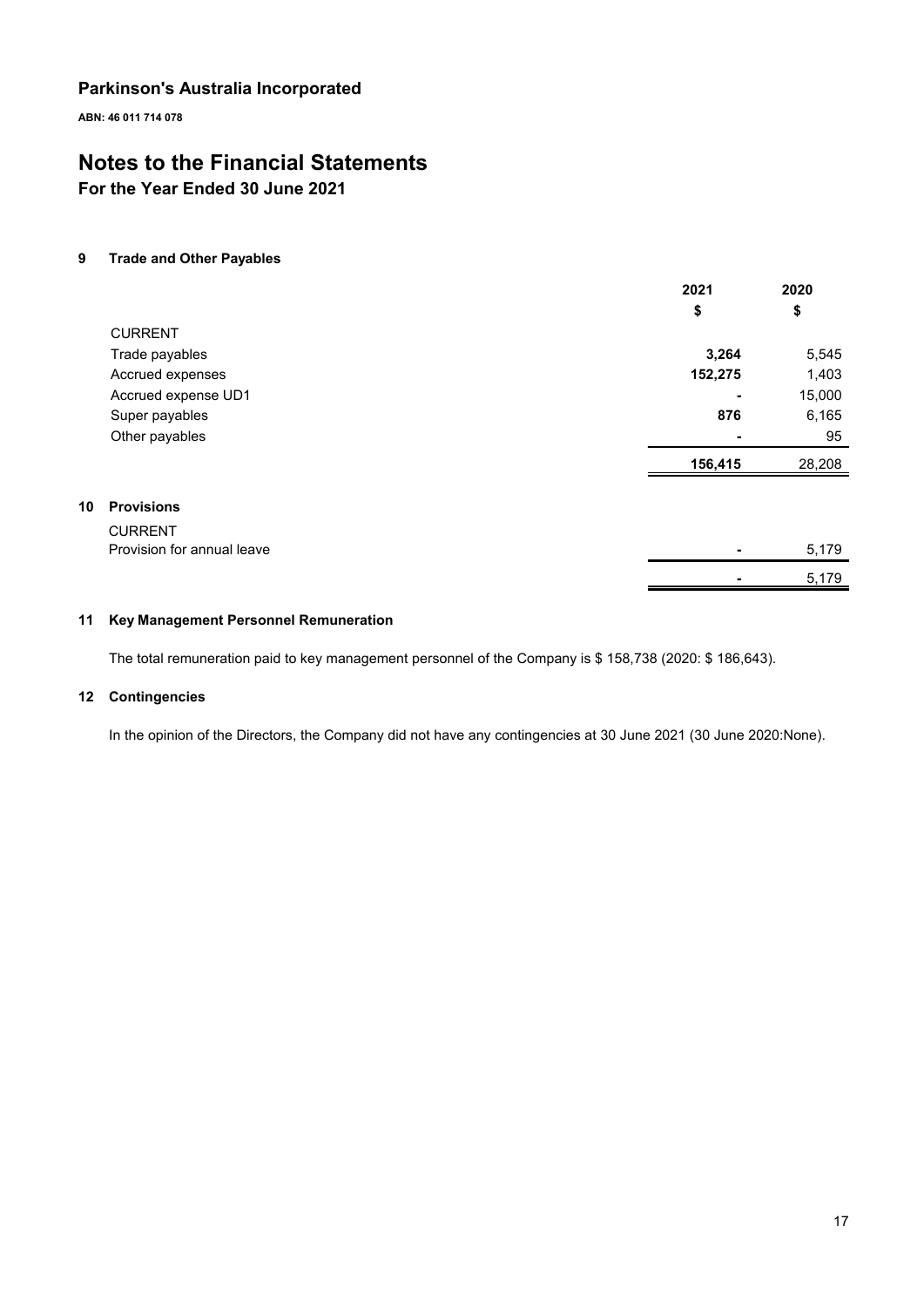**ABN: 46 011 714 078**

### **Notes to the Financial Statements**

**For the Year Ended 30 June 2021**

#### **13 Related Parties**

#### **(a) The Company's main related parties are as follows:**

Prof. George Mellick

Stephen Ferguson

Rod Lillywhite

Olivia Nassaris

Michael Whitehouse OAM

Glenn Rees AM

Dr. Moira Watson

Brigadier John Sheldrick OAM (Retired)

John McDonald

Alison Perrott

Key management personnel remuneration - refer to Note 11.

Other related parties include close family members of key management personnel and entities that are

controlled or significantly influenced by those key management personnel or their close family members.

#### **(b) Transactions with related parties**

Parkinson's Australia was awarded a \$1,047,800 grant by the NDIS to be received over three years from November 2019. Parkinson's Australia has contracted Parkinson's South Australia to build the Young Onset Parkinson's Hub. As at 30 June 2020 Parkinson's Australia had received grant income of \$388,700 and paid Parkinson's South Australia \$358,700.

#### **14 Impact of COVID-19**

The Board of Directors have reviewed the development of COVID-19 since the beginning of 2020 and despite disruptions widely experienced by other organisations, Parkinson's Australia has not experienced COVID-19 impacts on the operations of the organisation so far. Revenue has tracked well with a slight increase in donations as at 30 June 2021, and expenses have declined due to a reduction in travel, with all meetings moving online. The Board of Directors will continue to review the status of operations and the impacts of COVID-19 at each Board meeting.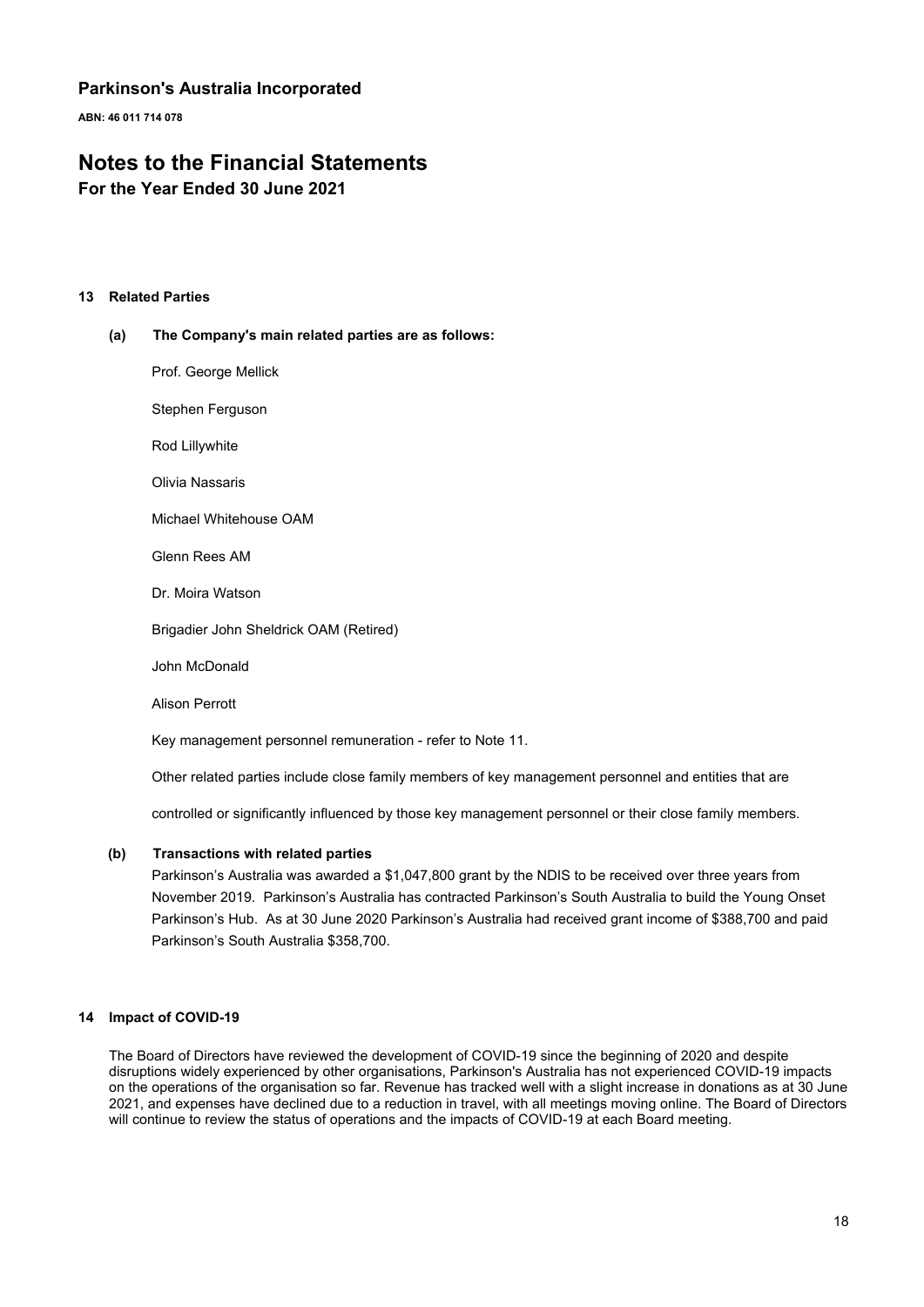**ABN: 46 011 714 078**

# **Notes to the Financial Statements**

#### **For the Year Ended 30 June 2021**

#### **15 Events after the end of the Reporting Period**

The financial report was authorised for issue on date of signing by the Board of Directors.

No matters or circumstances have arisen since the end of the financial year which significantly affected or may significantly affect the operations of the Company, the results of those operations or the state of affairs of the Company in future financial years.

#### **16 Statutory Information**

The registered office and principal place of business of the company is:

c/o SHOUT, Pearce Community Centre, Collett Place, Pearce ACT 2607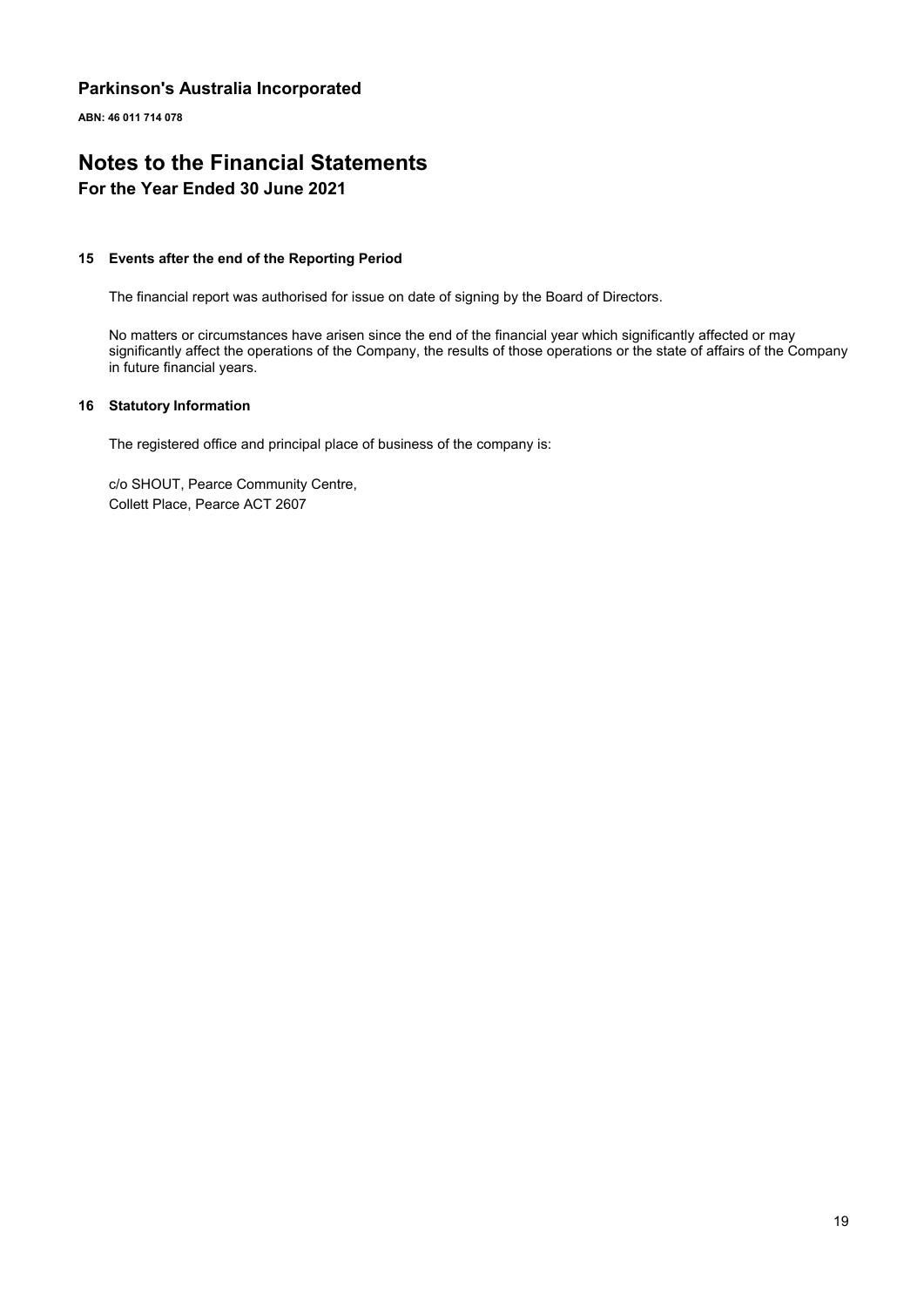**ABN: 46 011 714 078**

# **Directors' Declaration**

The responsible persons declare that in the responsible persons' opinion:

- there are reasonable grounds to believe that the registered entity is able to pay all of its debts, as and when they become due and payable; and
- the financial statements and notes satisfy the requirements of the *Australian Charities and Not-for-profits Commission Act 2012*.

Signed in accordance with subsection 60.15(2) of the *Australian Charities and Not-for-profit Commission Regulation 2013*.

G.D. mellicles

Responsible person .............................................................. Mr. Stephen Ferguson Responsible person .......... Prof. George Mellick

Dated this .............................. day of .............................. 2021 30th September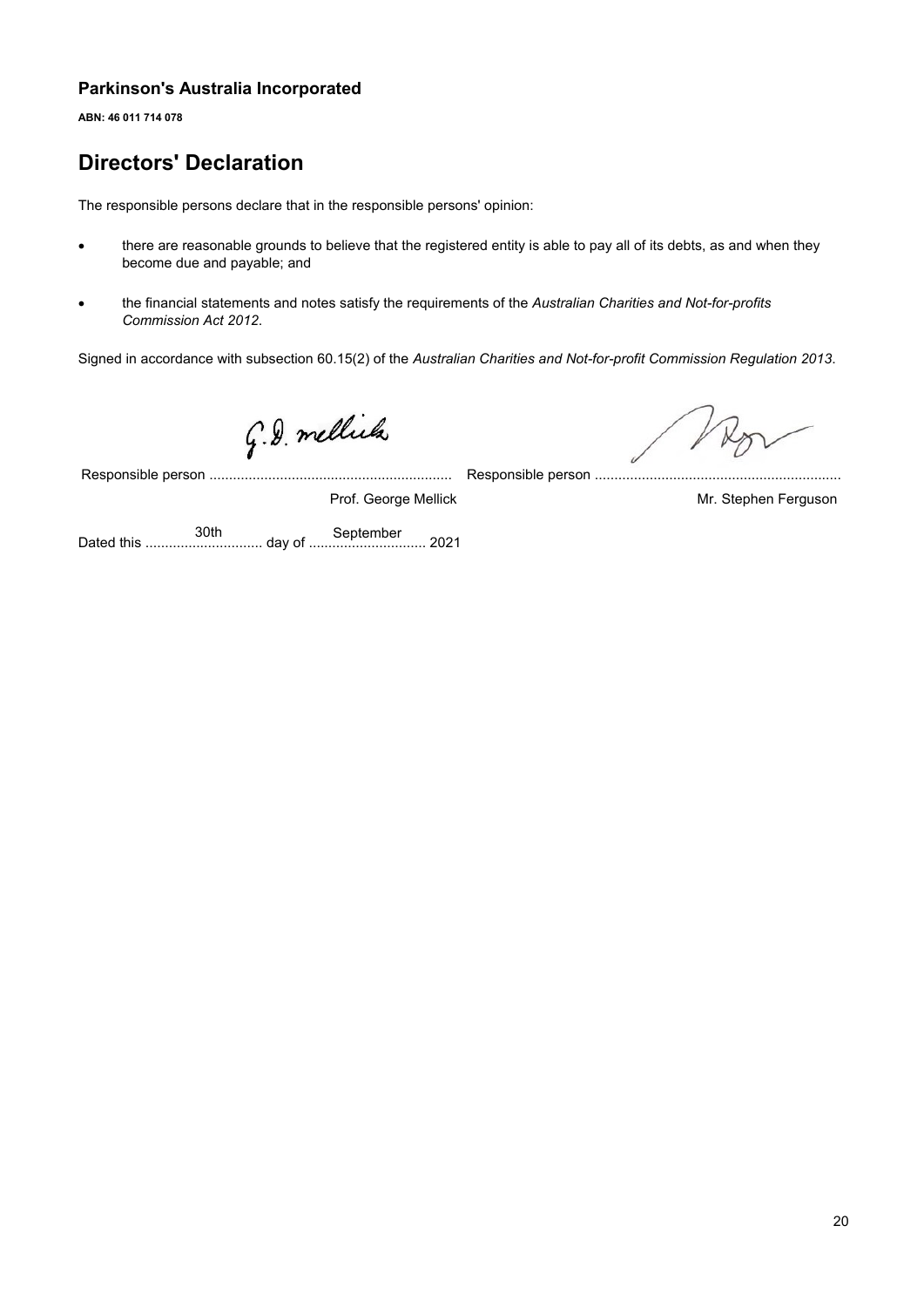

### **Independent Audit Report to the members of Parkinson's Australia Incorporated**

#### **Report on the Audit of the Financial Report**

#### **Opinion**

We have audited the financial report of Parkinson's Australia Incorporated (the Company), which comprises the statement of financial position as at 30 June 2021, the statement of profit or loss and other comprehensive income, the statement of changes in equity and the statement of cash flows for the year then ended, and notes to the financial statements, including a summary of significant accounting policies, and the directors' declaration.

In our opinion, the accompanying financial report of the Company is in accordance with the *Corporations Act 2001*, including:

- (i) giving a true and fair view of the Company's financial position as at 30 June 2021 and of its financial performance for the year ended; and
- (ii) complying with Australian Accounting Standards and the *Corporations Regulations 2001*.

#### **Basis for Opinion**

We conducted our audit in accordance with Australian Auditing Standards. Our responsibilities under those standards are further described in the *Auditor's Responsibilities for the Audit of the Financial Report* section of our report. We are independent of the Company in accordance with the auditor independence requirements of the *Corporations Act 2001* and the ethical requirements of the Accounting Professional and Ethical Standards Board's APES 110 *Code of Ethics for Professional Accountants* (the Code) that are relevant to our audit of the financial report in Australia. We have also fulfilled our other ethical responsibilities in accordance with the Code.

We confirm that the independence declaration required by the *Corporations Act 2001*, which has been given to the directors of the Company, would be in the same terms if given to the directors as at the time of this auditor's report.

We believe that the audit evidence we have obtained is sufficient and appropriate to provide a basis for our opinion.

#### **Key Audit Matters**

Key audit matters are those matters that, in our professional judgement, were of most significance in our audit of the financial report of the current period. These matters were addressed in the context of our audit of the financial report as a whole, and in forming our opinion thereon, and we do not provide a separate opinion on these matters.

#### **Responsibilities of Directors for the Financial Report**

The directors of the Company are responsible for the preparation of the financial report that gives a true and fair view in accordance with Australian Accounting Standards and the *Corporations Act 2001* and for such internal control as the directors determine is necessary to enable the preparation of the financial report that gives a true and fair view and is free from material misstatement, whether due to fraud or error.